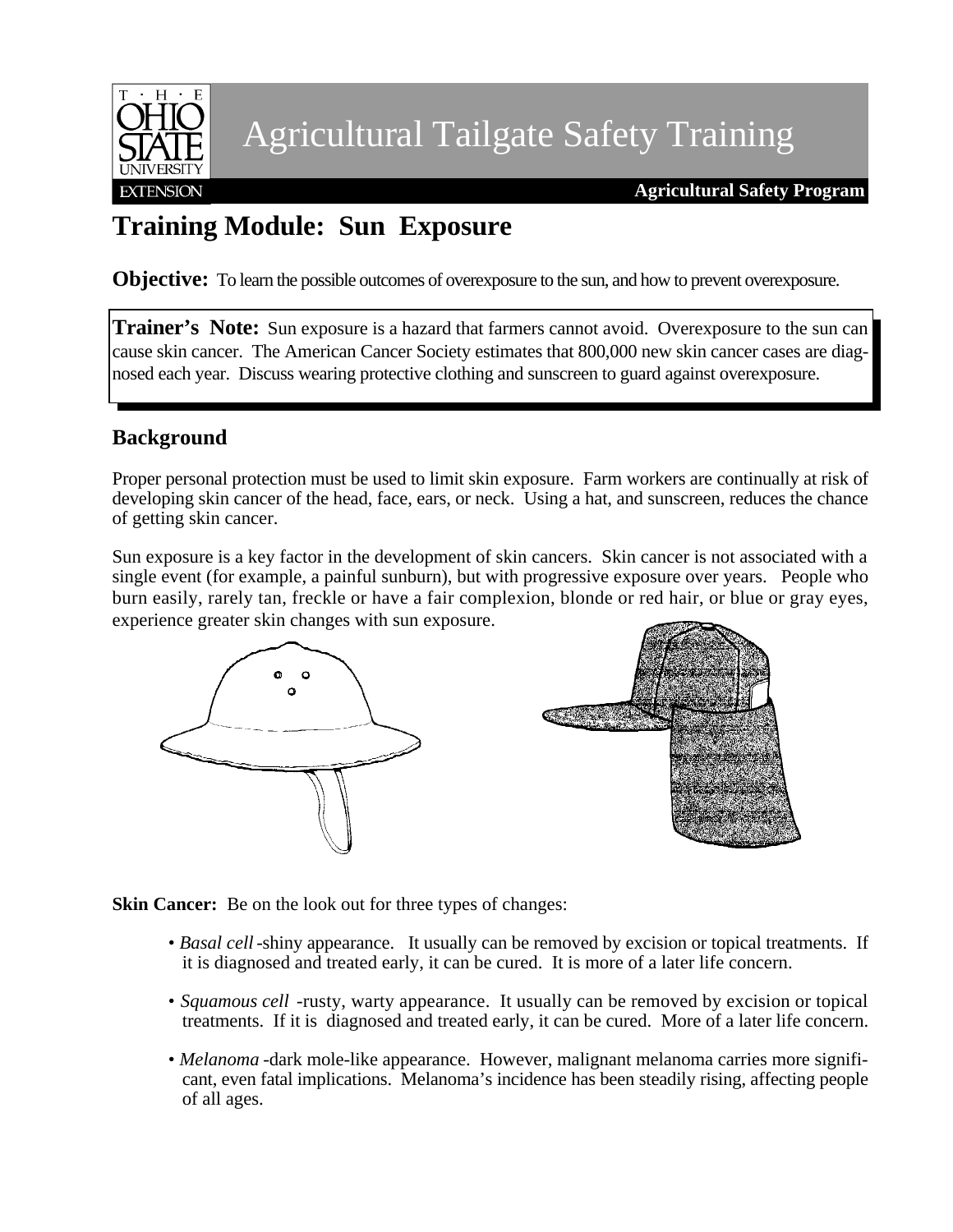#### **In order to minimize risk of skin cancer, there are a few basic recommendations to follow:**

- Avoid sun exposure between 10:00 am and 3:00 pm, whenever possible.
- Protective clothing such as long sleeves, long pants, high socks and gloves act as a barrier between the skin and the sun.
- Wear a wide brimmed hat, cap flap or the flap on cap. A baseball type hat will offer the least amount of protection. (Baseball hats do not protect ear tips, temples or back of the neck.)
- Use a sunscreen with sun protection factor (SPF) of 15 or more while working outdoors. Reapply the sunscreen every two hours.

#### **Review The Following Points**

- Skin cancers are the most common cancers experienced in the United States.
- The major cause of skin cancers is due to the amount of time a person is exposed to the sun.
- Avoid sun exposure between 10:00 am and 3:00 pm and wear sunscreen.
- Wear protective clothing that serves as a barrier between the sun and the skin.